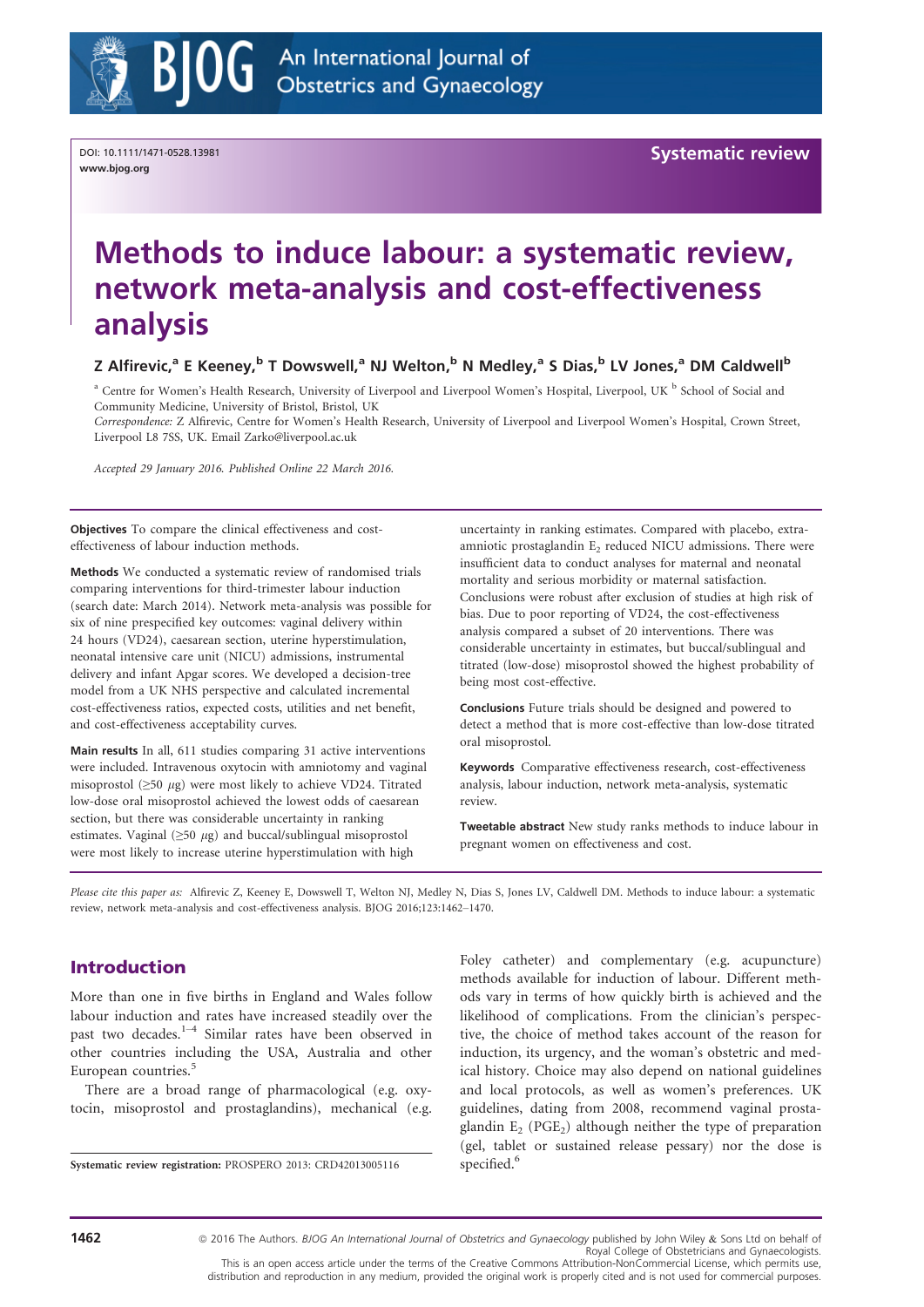Different induction methods incur different direct and indirect costs, with some methods requiring continuous monitoring throughout labour. Some methods are associated with increased risk of complications requiring a caesarean, and differ in rate of admission to neonatal intensive care units (NICU). Despite its importance, the question of resource use for the National Health Service (NHS) has been relatively under-studied. There is evidence that inducing labour in women with complications is associated with lower health service costs compared with expectant management.<sup> $7-9$ </sup> However, there is little evidence on the costs associated with specific methods of induction compared with others; trials in which one method of induction has been compared with another have only rarely included economic analyses.<sup>10</sup>

The purpose of this paper is to summarise findings from a comprehensive evidence synthesis where the overall study objective was to evaluate which interventions are the most clinically effective and cost-effective for third-trimester cervical ripening, or labour induction.

# **Methods**

# Methods of the systematic review and network meta-analysis

We carried out a systematic review to identify relevant randomised controlled trials (RCTs). The search was carried out by an information specialist using a predefined strategy (see Appendix S1). The final search date was March 2014, reflecting the additional time required for the network meta-analysis (NMA) and cost-effectiveness analysis. Two reviewers independently assessed eligibility: studies were included if they were randomised trials examining interventions to induce labour compared with placebo, no treatment or another intervention. Eligible interventions included pharmacological, mechanical and complementary methods of induction. For completeness, we included methods that are no longer used in clinical practice because including them added data to the network. We included trials looking at complementary methods such as acupuncture because such methods may be of interest to women. Participants were women eligible for third-trimester induction of labour. We focused on nine key outcomes relating to efficacy, safety and acceptability to women: vaginal delivery not achieved within 24 hours (VD24); uterine hyperstimulation with fetal heart rate changes; caesarean section; serious neonatal morbidity or death; serious maternal morbidity or death; instrumental delivery; maternal satisfaction with the method used; NICU admission and Apgar score <7 at 5 minutes.

Two reviewers independently extracted data for the eligible studies. We extracted data on the type of intervention, and where appropriate dose and route of administration. We

assessed risk of bias as high, low or unclear based on the method used to conceal allocation using the Cochrane domain-based risk of bias assessment tool.11,12 In view of the large number of studies included in the review we were unable to contact authors of individual trials for further information if methods in the published reports were unclear. We recorded information on characteristics of participants including gestational age, parity, previous caesarean section, state of amniotic membranes and Bishop score.

An NMA was conducted for each outcome where sufficient data were available. NMA uses all the available evidence, both direct and indirect, to produce estimates of the relative effects of each intervention compared with every other in a network, even if some pairs of interventions have not been directly compared.<sup>13–17</sup> Analyses were undertaken in a Bayesian framework, using OPENBUGS.<sup>18</sup> Both fixed and random effects models were considered on the basis of model fit. Model fit was measured using the posterior mean of the residual deviance, the degree of between-study heterogeneity, and the deviance information criterion.<sup>19,20</sup> Consistency between the direct and indirect sources of evidence was assessed by comparing the fit of a model assuming consistency with a model which allowed for inconsistency.<sup>21</sup> Results are summarised as odds ratios with 95% credible intervals. (For a detailed description of the methods, previous distributions and convergence checks see the full study report.<sup>22</sup>)

## Methods for the cost-effectiveness analysis

We developed a de novo decision-tree model to estimate the cost effectiveness of various interventions using the data obtained from the NMA (Figure S1). We adapted the NMA to account for multiple outcomes in the model, making use of as much evidence as possible (307 studies for caesarean section, but only 86 for timing of vaginal delivery). However, due to poor reporting of VD24 outcome, we were only able to compare 20 interventions in the cost-effectiveness analysis. We applied the odds ratios from the NMA to the absolute probabilities for the reference intervention (vaginal  $PGE_2$  tablet) based on UK trials, to obtain absolute probabilities for all interventions. The model was evaluated using Bayesian Markov chain Monte Carlo simulation, so that all correlations and uncertainties were fully reflected in the estimates. $^{23}$ 

Costs included were intervention costs, costs of delivery, and length of neonatal stay in level I, II or III units. Tables S1 and S2 (see Supplementary material) summarise assumed cost inputs and evidence sources. These were derived from NHS reference costs, the British National Formulary and manufacturer costs.<sup>24,25</sup> We took a UK NHS perspective, and used the price year 2012/13. Utility values were required for vaginal delivery, emergency caesarean section, and intensive, high dependency and transitional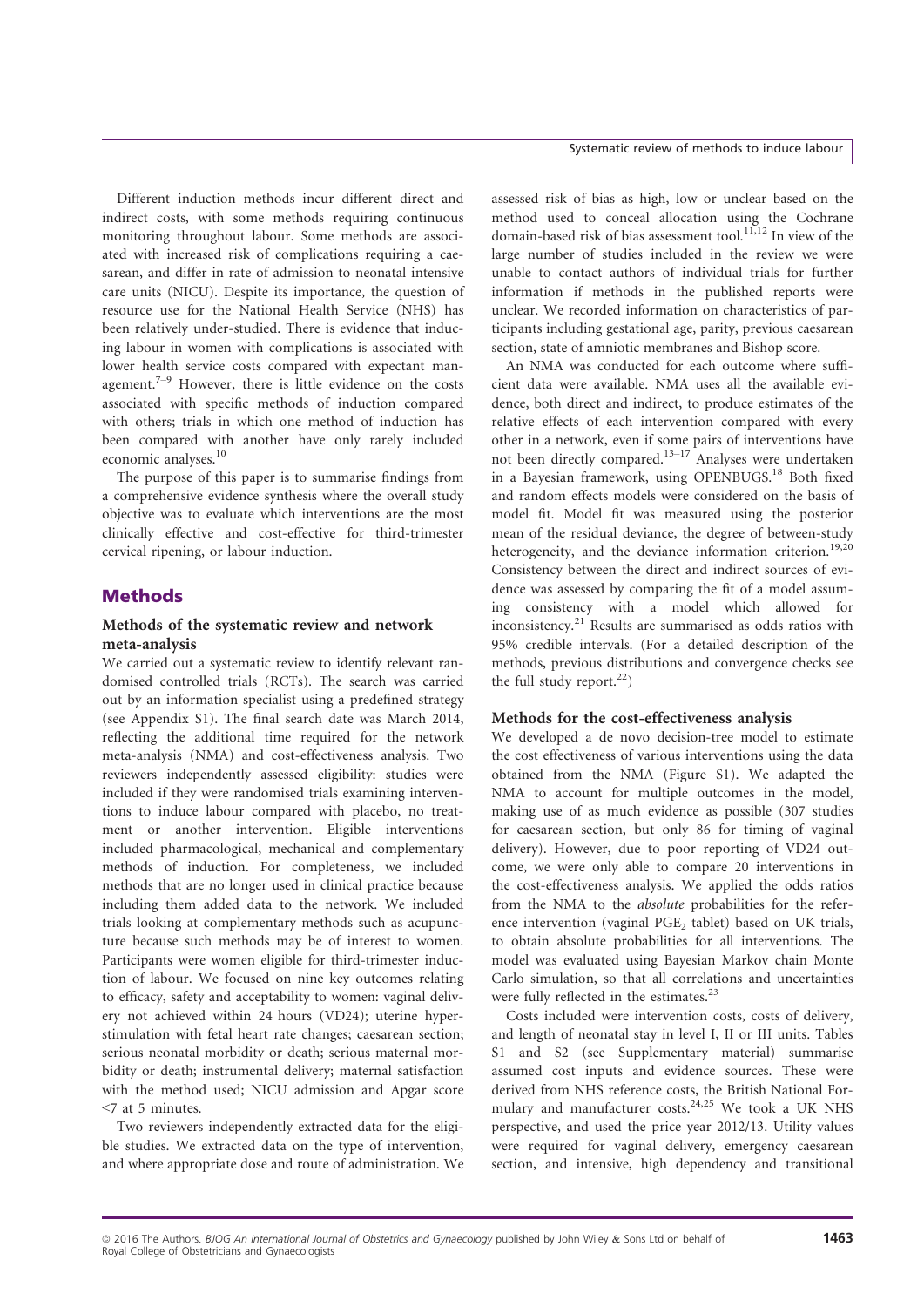neonatal care. Table S3 (see Supplementary material) gives assumed values for the utility inputs and evidence sources. Utility estimates were derived from the literature.<sup>22,26,27</sup>

We conducted a fully incremental analysis, reporting incremental cost-effectiveness ratios (ICERs), interpreted as the additional expected cost per additional unit gain in utility for an intervention compared with the previous non-dominated intervention. We report expected costs, expected utilities, and expected net benefit at a willingnessto-pay per unit of utility threshold of £20 000. Interventions with higher expected net benefit are preferred. We represented uncertainty in the optimal intervention using a cost-effectiveness acceptability curve.

# **Results**

#### Results of the systematic review and NMA

A total of 1508 reports corresponding to 1190 separate studies were identified in the literature searches.

After eligibility assessment using our participant, intervention, comparison and outcome criteria, 611 trials met our inclusion criteria (Figure 1). Overall, included trials reported findings for more than 100 000 women, but not all trials reported all outcomes and for each outcome we have indicated the number of trials contributing data to the NMA analysis (Figure 2). Thirty-one active interventions were included, separated by dose and route of administration. A total of 579 studies were excluded and full details of these studies along with reasons for exclusion are set out in the main study report.<sup>22</sup>

Approximately half (47%) of the included trials were assessed as being at high or unclear risk of bias for allocation





concealment. Due to probable inconsistency in the network for caesarean section, we report findings for trials at low risk of bias only. For other outcomes we conducted sensitivity analysis excluding trials at high risk of bias; all results were consistent with the main analysis.<sup>22</sup>

Table 1 reports the posterior median odds ratios (OR) and 95% credible intervals (CrIs) for each intervention relative to placebo for four NMA outcomes. Due to insufficient reporting in included trials we were unable to conduct analyses for our prespecified outcomes of maternal mortality and serious maternal morbidity, neonatal mortality and serious neonatal morbidity, and maternal satisfaction. Full statistical results are reported elsewhere. $^{22}$ 

# Vaginal delivery within 24 hours (141 studies)

For the outcome of vaginal delivery there was strong evidence that all interventions, except for mifepristone, and extra-amniotic  $PGE_2$ , increased the probability of VD24 (Table 1). The interventions with the lowest odds ratios (best) were intravenous oxytocin with amniotomy (OR 0.05, 95% CrI 0.01–0.14) and higher dose ( $\geq$ 50  $\mu$ g) vaginal misoprostol (OR 0.09, 95% CrI 0.06–0.24).

#### Caesarean section (307 studies)

Compared with placebo, several treatments showed a statistically significant reduction in the odds of caesarean section —titrated low-dose misoprostol, vaginal misoprostol at both  $\geq$ 50 and <50 µg, vaginal PGE<sub>2</sub> gel, intracervical PGE<sub>2</sub>, oral misoprostol tablet ( $\geq$ 50  $\mu$ g), Foley catheter, membrane sweeping and buccal/sublingual misoprostol (Table 1). Titrated oral misoprostol achieved the lowest odds of an eventual caesarean section, but there was considerable uncertainty in ranking estimates.

# Uterine hyperstimulation with fetal heart rate changes (180 studies)

Compared with placebo, misoprostol (sustained release vaginal pessary [OR 5.58, 95% CrI 1.58–14.57], vaginal tablet  $\geq$ 50 μg [OR 4.40, 95% CrI 2.22–7.94], buccal/sublingual [OR 4.25, 95% CrI 1.71–9.02] and oral tablet  $\geq$ 50  $\mu$ g [OR 2.85, 95% CrI 1.41–5.20] had the highest odds of uterine hyperstimulation with fetal heart rate changes (Table 1).

#### NICU admission (204 studies)

Compared with placebo, only one intervention, extra-amniotic PGE<sub>2</sub>, resulted in a significant reduction in NICU admissions (OR 0.4, 95% CrI 0.16–0.82). When active treatments were compared there was too much uncertainty around effect estimates to 'rank order' other active interventions.

## Instrumental delivery (299 studies)

Using placebo as the reference intervention two interventions resulted in significant reduction in instrumental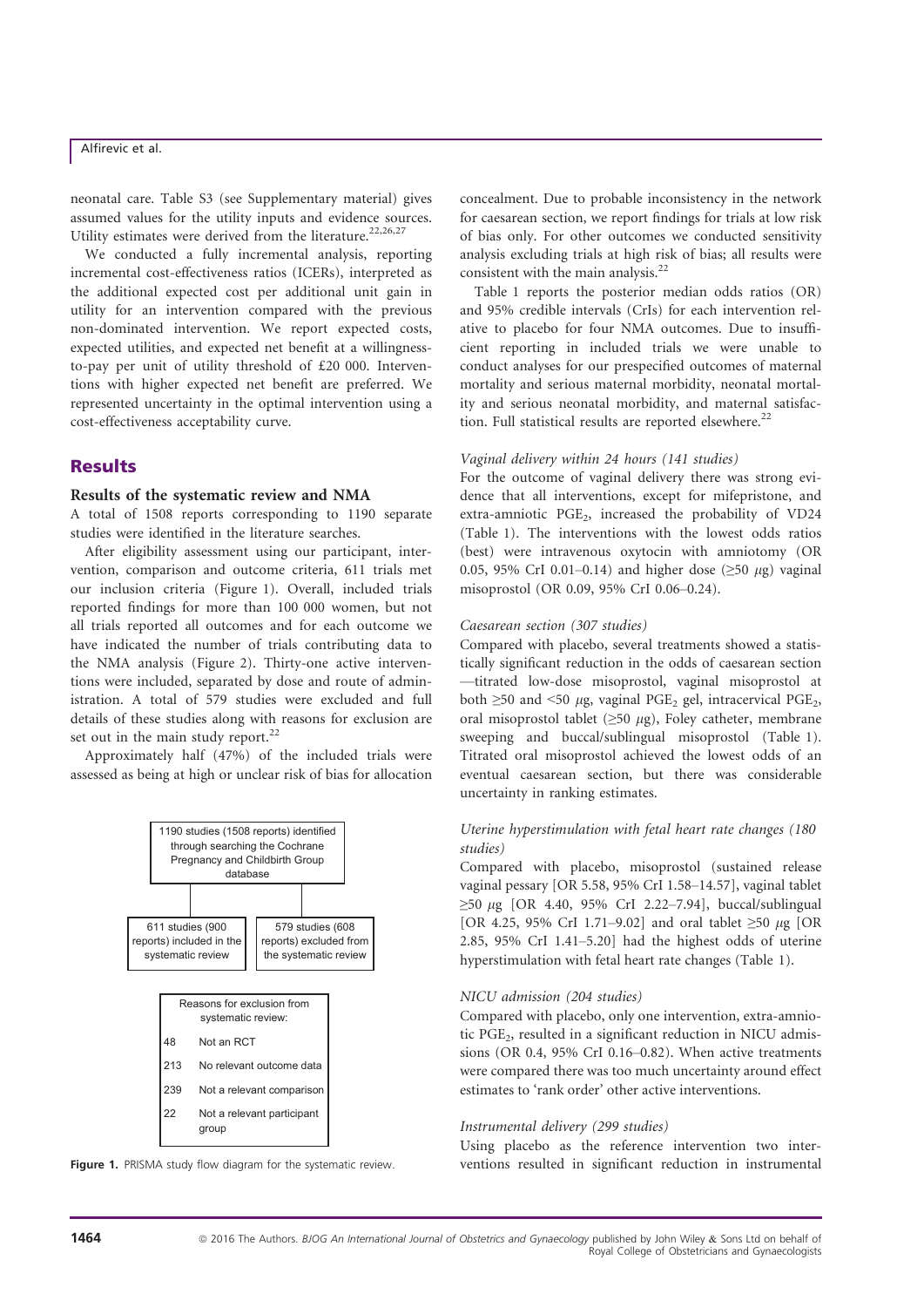

The width of the lines is proportional to the number of trials directly comparing each pair of interventions. The size of each node is proportional to the number of randomised participants (sample size). Refer to HTA report for more details.

Interventions are numbered as follows: 1. No intervention, 2. Placebo, 3. Vaginal PGE<sub>2</sub> (tablet), 4. Vaginal PGE<sub>2</sub> (gel), 5. Vaginal  $PGE_2$  (pessary – slow release), 6. PGF<sub>2</sub> gel, 7. Intracervical  $PGE_2$ , 8. Vaginal  $PGE_2$  pessary (normal release), 9. Vaginal misoprostol (less than 50 mcg), 10. Vaginal misoprostol (50 mcg or more), 11. Oral misoprostol tablet (less than 50 mcg), 12. Oral misoprostol tablet (50 mcg or more), 13. Titrated (low dose) oral misoprostol solution, 14. Sustained release misoprostol insert, 15. IV oxytocin, 16. Amniotomy, 17. IV oxytocin with amniotomy, 18. Nitric oxide, 19. Mifepristone, 20. Oestrogens, 21. Corticosteroids, 22. Relaxin, 23. Hyaluronidase, 24. Foley catheter, 25. Laminaria including dilapan, 26. Double balloon or Cook's catheter, 27. Membrane sweeping, 28. Extra-amniotic PGE<sub>2</sub>, 29. IV prostaglandin, 30. Sexual intercourse, 31. Acupuncture, 32. Oral prostaglandins, 33. Buccal/sublingual misoprostol.

Figure 2. Network diagram of all studies included in analyses of failure to deliver vaginally within 24 hours, caesarean section and NICU admission.

delivery, namely vaginal PGE<sub>2</sub> pessary (slow-release) (OR 0.72, 95% CrI 0.50–0.99) and Foley catheter (OR 0.68, 95% CrI 0.50–0.91).

#### Apgar score ≤7at 5 minutes (200 studies)

Compared with placebo, only two regimens resulted in significant reduction in Apgar score of ≤7, nitric oxide (OR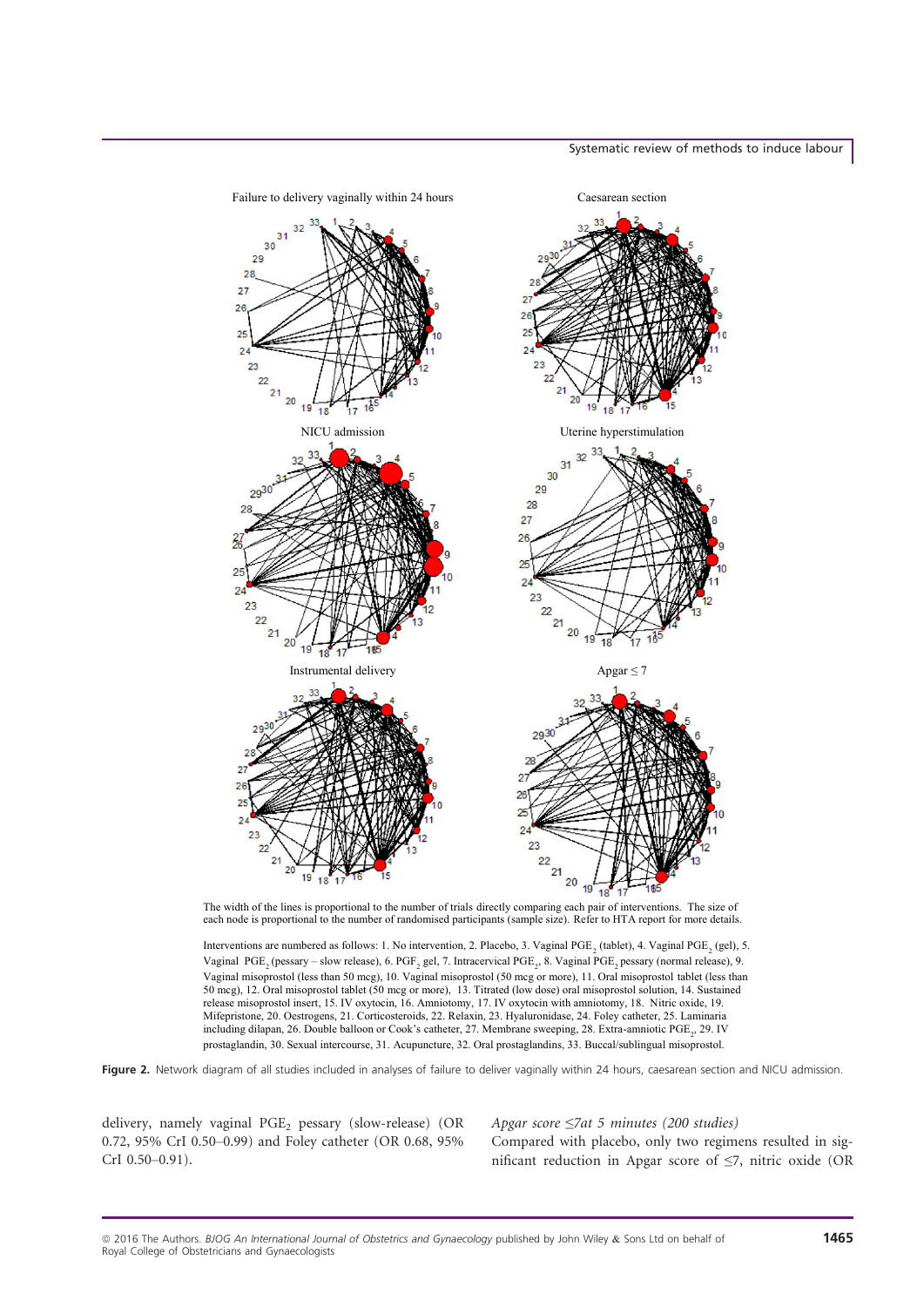Table 1. Odds ratios and 95% credible intervals for caesarean section, no VD24, uterine hyperstimulation with fetal heart rate changes and NICU admission for every intervention compared with placebo

| Active intervention versus placebo                 | <b>Caesarean section</b><br>OR (95% Crls) | No VD24<br>OR (95% Crls) | <b>Uterine hyperstimulation</b><br>OR (95% Crls) | <b>NICU</b> admission<br>OR (95% Crls) |
|----------------------------------------------------|-------------------------------------------|--------------------------|--------------------------------------------------|----------------------------------------|
| Titrated (low-dose) oral misoprostol solution*     | $0.62$ $(0.47 - 0.80)$                    | $0.10(0.07 - 0.29)$      | $1.93(0.73 - 4.19)$                              | $0.67(0.39 - 1.07)$                    |
| Buccal/sublingual misoprostol*                     | $0.68(0.51 - 0.89)$                       | $0.11(0.05 - 0.19)$      | $4.25(1.71 - 9.02)$                              | $0.73(0.42 - 1.19)$                    |
| Vaginal misoprostol <50 $\mu$ g*                   | $0.70(0.57 - 0.85)$                       | $0.11(0.09 - 0.32)$      | $2.75(1.36 - 5.04)$                              | $0.74(0.49 - 1.06)$                    |
| Mifepristone*                                      | $0.71(0.45 - 1.08)$                       | $0.76(0.05 - 0.20)$      | Not estimable*                                   | $1.71(0.73 - 3.55)$                    |
| Oral misoprostol tablet $\geq 50 \mu q^*$          | $0.72(0.58 - 0.88)$                       | $0.16(0.05 - 0.20)$      | $2.85(1.41 - 5.20)$                              | $0.83(0.55 - 1.20)$                    |
| Vaginal misoprostol $\geq 50 \mu q^*$              | $0.73(0.59 - 0.88)$                       | $0.09(0.06 - 0.24)$      | $4.40(2.22 - 7.94)$                              | $0.85(0.57 - 1.23)$                    |
| Foley catheter*                                    | $0.76(0.61 - 0.95)$                       | $0.19(0.09 - 0.46)$      | $0.92(0.37 - 1.93)$                              | $0.66$ $(0.41-1.00)$                   |
| Vaginal PGE <sub>2</sub> (gel)*                    | $0.79(0.65 - 0.94)$                       | $0.13(0.08 - 0.50)$      | $2.33(1.10 - 4.40)$                              | $0.88(0.59 - 1.26)$                    |
| Nitric oxide*                                      | $0.82(0.62 - 1.06)$                       | $0.22(0.08 - 0.36)$      | $0.38(0.02 - 1.54)$                              | $0.82(0.54 - 1.20)$                    |
| Vaginal PGE <sub>2</sub> pessary (normal release)* | $0.82$ $(0.62 - 1.09)$                    | $0.11(0.04 - 0.16)$      | $1.40(0.37 - 3.68)$                              | $0.88(0.51 - 1.40)$                    |
| Intracervical PGE <sub>2</sub> *                   | $0.83(0.69 - 0.98)$                       | $0.18(0.09 - 0.38)$      | $1.70(0.87 - 3.05)$                              | $0.76(0.48 - 1.12)$                    |
| Intravenous oxytocin with amniotomy*               | $0.89(0.57 - 1.34)$                       | $0.05(0.07 - 0.32)$      | 7.44 (0.27-40.66)                                | $1.60(0.71 - 3.06)$                    |
| Intravenous oxytocin*                              | $0.93(0.75 - 1.14)$                       | $0.20(0.21 - 1.97)$      | $2.12(0.97 - 4.10)$                              | $0.76(0.50 - 1.12)$                    |
| Vaginal PGE <sub>2</sub> pessary (slow release)*   | $0.89(0.69 - 1.12)$                       | $0.15(0.08 - 0.29)$      | $2.97(1.36 - 5.73)$                              | $0.73(0.44 - 1.11)$                    |
| Sustained release misoprostol vaginal pessary*     | $0.98(0.59 - 1.55)$                       | $0.11(0.05 - 0.22)$      | 5.58 (1.58-14.57)                                | $0.59(0.31 - 1.03)$                    |
| Vaginal PGE <sub>2</sub> (tablet)*                 | $1.04(0.78 - 1.35)$                       | $0.16(0.03 - 0.26)$      | $1.99(0.78 - 4.25)$                              | $0.83(0.42 - 1.44)$                    |
| Double balloon or Cook's catheter*                 | $1.11(0.73 - 1.63)$                       | $0.18(0.01 - 0.16)$      | $0.26(0.00-1.18)$                                | $0.60(0.26 - 1.15)$                    |
| Oral misoprostol tablet <50 $\mu$ g*               | $1.11(0.64 - 1.81)$                       | $0.22$ (0.07-0.39)       | $1.13(0.28 - 3.15)$                              | $0.79(0.31 - 1.63)$                    |
| Corticosteroids                                    | $0.53(0.20 - 1.12)$                       |                          |                                                  |                                        |
| Hyaluronidase                                      | $0.61(0.34 - 1.00)$                       |                          |                                                  |                                        |
| $PGF2$ gel                                         | $0.70(0.40 - 1.16)$                       |                          |                                                  | $0.56(0.18-1.36)$                      |
| Oral prostaglandins                                | $0.72$ $(0.08 - 2.59)$                    |                          |                                                  | $0.68(0.09 - 2.40)$                    |
| Membrane sweeping                                  | $0.74(0.53 - 0.99)$                       |                          |                                                  | $0.83(0.43 - 1.46)$                    |
| Laminaria including dilapan                        | $0.80(0.43 - 1.38)$                       |                          | $0.52(0.01 - 2.62)$                              | $1.54(0.40 - 4.31)$                    |
| Acupuncture                                        | $0.81(0.52 - 1.20)$                       |                          |                                                  | $0.94(0.11 - 3.36)$                    |
| Sexual intercourse                                 | $0.85(0.54 - 1.29)$                       |                          |                                                  | $0.48(0.14 - 1.17)$                    |
| Relaxin                                            | $0.88(0.33 - 1.98)$                       |                          |                                                  |                                        |
| Extra-amniotic PGE <sub>2</sub> *                  | $0.98(0.57 - 1.57)$                       | $0.41(0.07 - 1.33)$      |                                                  | $0.40(0.16 - 0.82)$                    |
| Amniotomy                                          | $1.06(0.51 - 2.02)$                       |                          |                                                  | $0.84(0.22 - 2.26)$                    |
| Estrogens                                          | $1.27(0.62 - 2.32)$                       |                          |                                                  | $1.43(0.01 - 7.80)$                    |
| Intravenous prostaglandin                          | 19.94 (1.61-120.5)                        |                          |                                                  |                                        |

\*Indicates that the intervention was included in the cost-effectiveness analysis.

0.49, 95% CrI 0.20–0.95) and buccal/sublingual misoprostol (OR 0.41, 95% CrI 0.15–0.99).

# Serious infant and maternal morbidity and death

It was not possible to conduct an NMA for composite outcomes of neonatal mortality and serious morbidity or maternal mortality and serious morbidity because these were too rare or poorly reported for meaningful analysis. Only 21.3% of included trials (131/611) reported perinatal deaths with an incidence of 0.3% (94/32 248). Seventy-seven of the 611 trials (12.6%) reported a total of 20 maternal deaths or serious morbidity (five deaths, 14 uterine ruptures and one ICU admission for infection), i.e. an incidence of 0.1%.

## Other outcomes

Few studies collected information on women's views. On the whole women tended to have positive views, or at least accepted the induction process, but there was insufficient information to determine whether some methods were preferred over others.<sup>22</sup>

## Subgroup analysis

We planned to conduct subgroup analyses to explore the effect of different clinical subgroups on outcomes. The prespecified confounders were (i) women with intact or ruptured membranes, (ii) different gestational ages, (iii) women with or without a previous caesarean section and (iv) women with low  $(\leq 6)$  or higher (>6) Bishop scores. The results of subgroup analyses were largely consistent with the overall results, although we found that for the VD24 outcome, oxytocin with amniotomy had mainly been tested in women with favourable Bishop scores.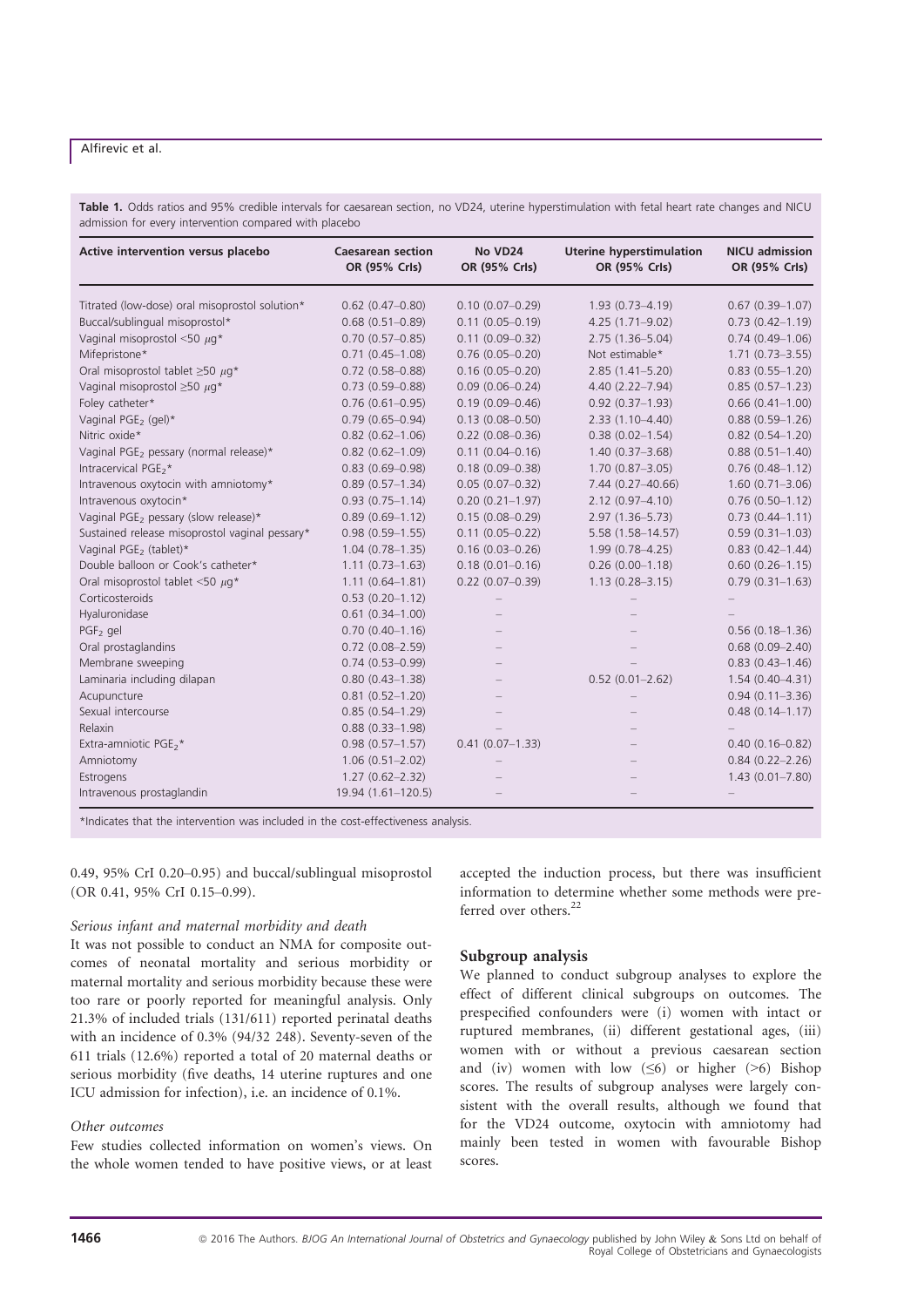#### Systematic review of methods to induce labour

| <b>Treatment</b>                                | Expected total cost $(f)$ | <b>Expected total utility</b> | Expected net benefit $(f)$ | ICER $(f)$ |
|-------------------------------------------------|---------------------------|-------------------------------|----------------------------|------------|
| Buccal/sublingual misoprostol                   | 1747.18 (1341.57-1472.34) | $0.82(0.68 - 0.95)$           | 14 668.72                  |            |
| Intravenous oxytocin with amniotomy             | 1747.80 (1275.41-2370.82) | $0.82(0.67 - 0.95)$           | 14 652.13                  | Dominated  |
| Vaginal misoprostol-dose 50 $\mu$ g or more     | 1789.56 (1386.41-2270.74) | $0.82(0.68 - 0.95)$           | 14 603.51                  | Dominated  |
| Titrated (low-dose) oral misoprostol solution   | 1799.55 (1403.44-2262.10) | $0.82(0.68 - 0.96)$           | 14 658.28                  | 21 190     |
| Vaginal misoprostol-dose <50 $\mu$ g            | 1852.56 (1456.01-2325.54) | $0.82(0.68 - 0.95)$           | 14 533.98                  | Dominated  |
| Oral misoprostol tablet—dose $\geq 50 \mu$ g    | 1906.19 (1499.21-2384.89) | $0.82(0.68 - 0.95)$           | 14 467.15                  | Dominated  |
| Vaginal PGE <sub>2</sub> gel                    | 1935.79 (1517.97-2429.53) | $0.82$ (0.67-0.95)            | 14 402.37                  | Dominated  |
| Foley catheter                                  | 1968.64 (1550.28-2463.38) | $0.82(0.67 - 0.95)$           | 14 328.52                  | Dominated  |
| Intravenous oxytocin                            | 1977.39 (1536.48-2518.60) | $0.81(0.66 - 0.95)$           | 14 195.63                  | Dominated  |
| Sustained release misoprostol insert            | 1997.08 (1480.46-2597.86) | $0.81(0.65 - 0.95)$           | 14 108.39                  | Dominated  |
| Vaginal PGE <sub>2</sub> pessary-normal release | 2015.76 (1569.43-2533.94) | $0.81(0.66 - 0.95)$           | 14 210.27                  | Dominated  |
| Intracervical PGE <sub>2</sub>                  | 2033.03 (1614.6-2532.76)  | $0.63(0.53 - 0.74)$           | 10 617.17                  | Dominated  |
| Vaginal PGE <sub>2</sub> pessary-slow release   | 2036.15 (1602.91-2551.89) | $0.81(0.66 - 0.95)$           | 14 162.42                  | Dominated  |
| Vaginal PGE <sub>2</sub> tablet                 | 2042.64 (1638.01-2565.19) | $0.81(0.65 - 0.95)$           | 14 054.25                  | Dominated  |
| Extra-amniotic PGE <sub>2</sub>                 | 2093.96 (1567.05-2684.18) | $0.80(0.65 - 0.95)$           | 13 982.18                  | Dominated  |
| Double balloon or Cook's catheter               | 2097.74 (1618.43-2682.10) | $0.80(0.64 - 0.95)$           | 13 906.29                  | Dominated  |
| Oral misoprostol tablet—dose <50 $\mu$ g        | 2140.28 (1644.79-2738.28) | $0.80(0.64 - 0.94)$           | 13 898.03                  | Dominated  |
| Nitric oxide                                    | 2141.74 (1662.1-2676.64)  | $0.82(0.67 - 0.94)$           | 14 179.69                  | Dominated  |
| Mifepristone                                    | 2202.28 (1709.58-2742.80) | $0.82(0.69 - 0.95)$           | 14 210.41                  | Dominated  |
| Placebo (No intervention)                       | 2304.82 (1847.79-2822.48) | $0.81(0.65 - 0.94)$           | 13 788.52                  | Dominated  |

Table 2. Base-case, expected total costs, expected total utilities, ICERs, and expected net benefit at a £20 000 willingness to pay threshold

## Results of the cost-effectiveness analysis

Table 2 shows the expected total cost and expected total utility for each treatment with 95% CrIs. Interventions are ordered by increasing expected total cost (treatment costs plus resource costs), with buccal/sublingual misoprostol and intravenous oxytocin with amniotomy having the lowest expected total cost.

Titrated (low-dose) oral misoprostol solution had the highest expected utility, very closely followed by buccal/ sublingual misoprostol, mifepristone, intravenous oxytocin with amniotomy, and vaginal misoprostol (dose  $\geq 50 \mu$ g). Intracervical PGE<sub>2</sub> had the lowest expected utility. The majority of interventions had no more than a 0.02 difference in expected utility between them, although these estimates are very uncertain. A decision between these interventions is therefore largely driven by minimising expected total costs.

Any intervention that has a higher expected cost and lower expected utility than another intervention is said to be dominated by that intervention. Table 2 shows that all treatments apart from titrated low dose oral misoprostol solution were dominated by buccal/sublingual misoprostol, which was more effective in terms of increased utility and less expensive than the other interventions.

As titrated (low-dose) oral misoprostol solution has a higher expected total utility than buccal/sublingual misoprostol, an ICER of £21 190 was computed. This is interpreted as the additional cost we would expect to have to pay in order to increase utility by a single unit for titrated

(low-dose) oral misoprostol compared with buccal/sublingual misoprostol.

The expected net benefit at a £20 000 willingness-to-pay threshold is highest for buccal/sublingual misoprostol (£14 669), closely followed by titrated (low dose) oral misoprostol solution (£14 658) and intravenous oxytocin with amniotomy (£14 652), and lowest for intracervical PGE2 (£10 617).

Figure S2 shows the cost-effectiveness acceptability curve, showing that at any willingness-to-pay value up to about £23 000, buccal/sublingual misoprostol has the highest probability of being cost-effective. Above this threshold, titrated low-dose oral misoprostol solution has the highest probability of being cost-effective. This probability is never >35%, indicating a large degree of uncertainty in the optimal intervention.

#### Subgroup analyses

Two subgroup analyses were carried out, the first focusing on women with intact membranes and the second on women with an unfavourable cervix. In the subgroup of women with intact membranes and limiting to interventions feasible in the UK NHS, intravenous oxytocin with amniotomy was identified as being the intervention with the highest expected net benefit and the optimal intervention at any willingnessto-pay value. However, there was, again, a lot of uncertainty in this estimate, with buccal/sublingual misoprostol and titrated (low-dose) oral misoprostol also with a moderate probability of being most cost-effective.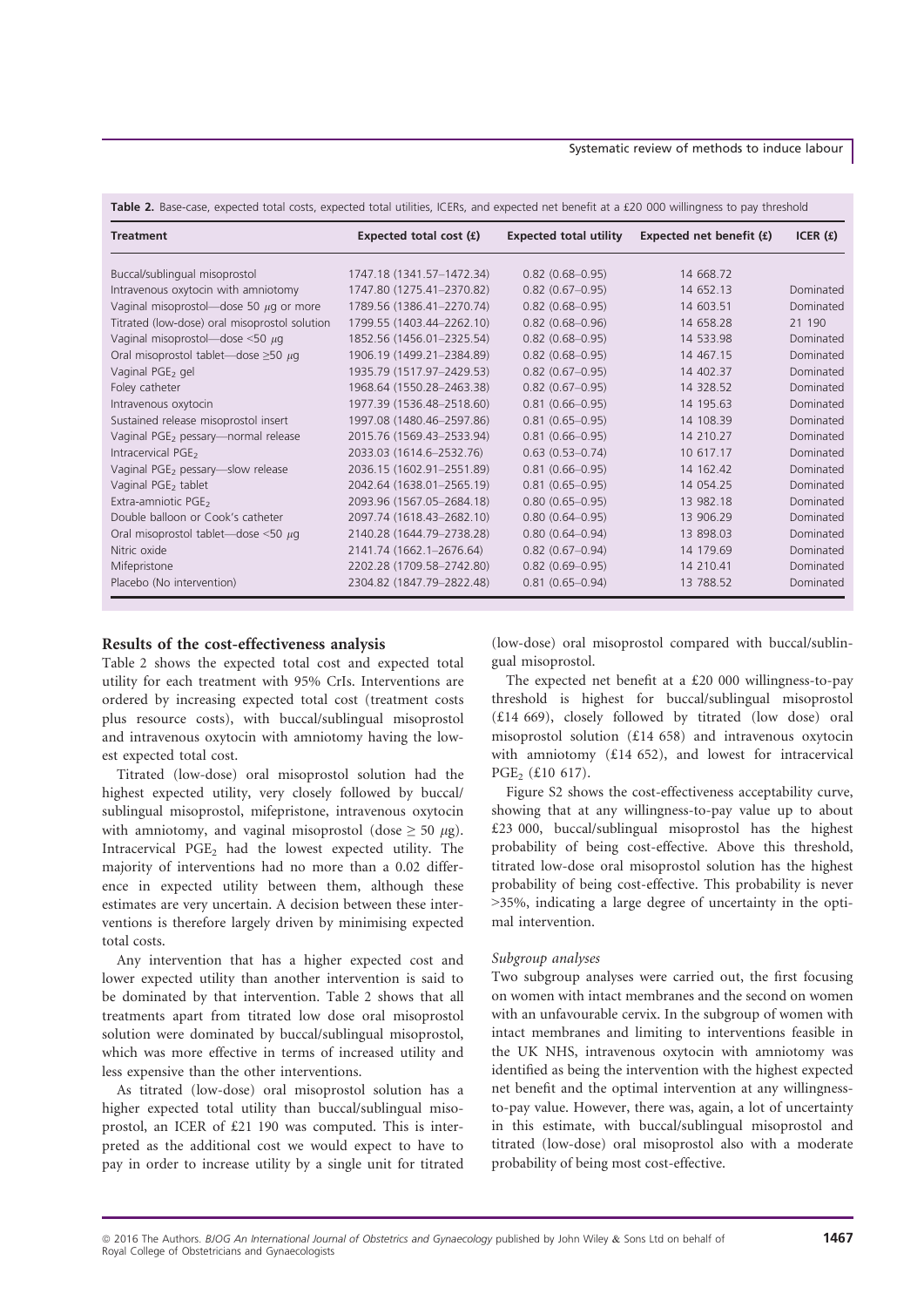Buccal/sublingual misoprostol and titrated low-dose oral misoprostol solution were found to be the interventions most likely to be cost-effective in women with an unfavourable cervix.

## Sensitivity analyses

Results were robust to assumptions on the utilities parameters.

# **Discussion**

# Main findings

Overall, the results from the NMAs suggest that misoprostol and oxytocin with amniotomy (for women with favourable cervix) are more successful than other agents in achieving VD24. The safety of different methods is less clear and we note the considerable uncertainty around effect estimates.

The cost-effectiveness analysis suggested that titrated (low-dose) oral misoprostol solution resulted in the highest utility, whereas buccal/sublingual misoprostol had the lowest cost. Again we note the high degree of uncertainty in our estimates of cost-effectiveness.

# Strengths and limitations

Although this is not the first NMA in obstetrics, $28$  to our knowledge this is the first obstetric NMA to compare multiple competing treatments in a cost-effectiveness analysis. We took considerable effort to include all RCTs with no language restrictions. Previous head-to-head studies have suggested that  $PGE_2$  gel was more cost-effective than  $PGE_2$ tablets<sup>10</sup> and Foley catheter induction was more cost-effective than PGE<sub>2</sub> gel.<sup>29</sup> These results are not directly comparable with the results from our study because they use different measures of benefit but, in our cost-effectiveness analysis, these interventions were found to be less effective and more expensive than titrated (low-dose) oral misoprostol solution and vaginal misoprostol  $(\leq 50 \ \mu g)$ .

Unfortunately, not all trials provided data on our key outcomes; caesarean section was well reported but VD24 (our main efficacy outcome) was reported in fewer than a quarter of trials. Maternal mortality, severe maternal morbidity and infant mortality event rates were very low and too infrequently reported to make pooled analysis possible.

The cost-effectiveness analysis was confined to shortterm outcomes up until discharge from hospital. Clearly, some outcomes may have a longer-term impact on women and their families, and also on NHS resources. We had sufficient information to estimate cost-effectiveness for only 20 out of 31 interventions and so our conclusions on costeffectiveness are limited to this subset of interventions. Lack of evidence for some model parameters (e.g. the ratio of the probability of NICU admission in women with caesarean section compared with vaginal delivery) meant that we relied on data from the Liverpool Women's Hospital, which were readily available to us. We therefore assume that this hospital is representative of hospitals across England and Wales.

## Interpretation

Our findings that buccal/sublingual and titrated low-dose oral misoprostol may be the most cost-effective is at odds with the current NICE guidelines<sup>6</sup> that do not recommend misoprostol in any form, and with World Health Organization<sup>30</sup> recommendations of either oral misoprostol 25  $\mu$ g 2-hourly or 25  $\mu$ g vaginally. Although formal pharmacokinetic and dose-ranging studies in term pregnancy have never been carried out, it is unlikely that there are important differences between solution and tablets. It is worth pointing out that oral solution was used in early clinical studies only because low-dose tablets were not available and 200  $\mu$ g tablets had to be cut into small pieces. It is unclear to what extent a titration against contractions (escalating the dose in the absence of contractions and omitting a dose when contractions appear adequate) contributes to clinical effectiveness.

Our main measure of efficacy was whether treatments resulted in VD24. This definition of efficacy may be controversial given that cervical ripening has often been regarded as a distinctly different process from induction of labour. We argue that women and clinicians view cervical ripening and labour induction as part of the same seamless process with the main aim to achieve a safe vaginal birth of a healthy baby in the shortest time possible.

As we have seen from the results of the NMA there may be a trade-off in terms of harms and benefits of different treatments—those agents that stimulate contractions and thereby achieve faster delivery may cause excessive uterine activity that may lead to problems for women and babies. Our cost-effectiveness analysis attempted to capture these benefits and harms using the VD24, caesarean section and NICU admission outcomes. However, there are other important additional benefits and harms for both mother and baby that are not captured by our model.

We had expected that serious maternal and neonatal adverse events would be rare in the cohorts of women recruited to RCTs of induction of labour. Nevertheless, it was disappointing how infrequently mortality and serious morbidity were reported. Our assessment of safety was therefore limited to caesarean section, hyperstimulation with fetal heart changes, NICU admission and infant Apgar score; at best proxies for serious adverse events.

Observational data suggest that all prostaglandins (especially misoprostol) and oxytocin can cause uterine rupture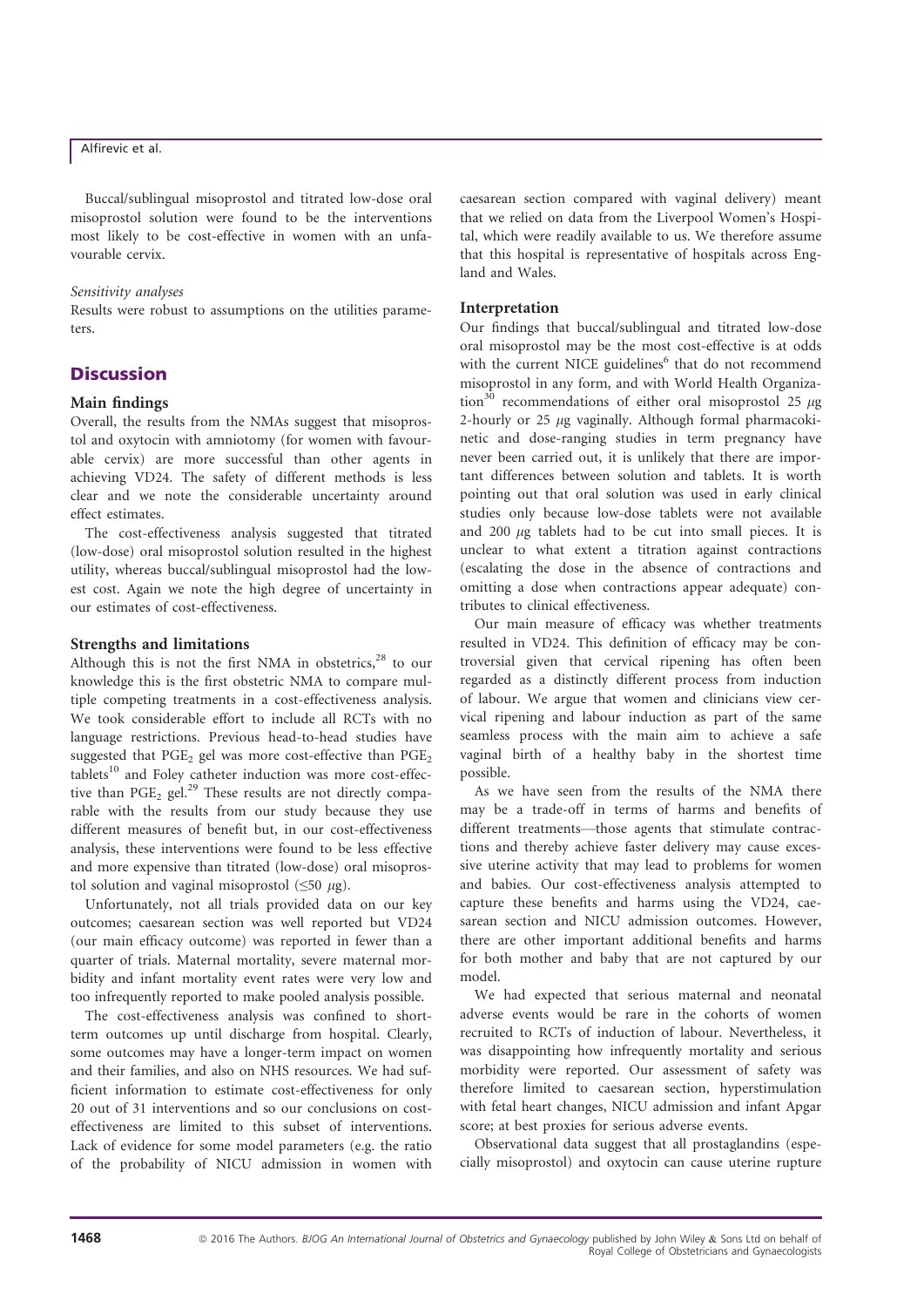with possible catastrophic consequences, particularly in women with previous caesarean section. Consequently, many trials included in the review excluded women with previous caesarean or with uterine scar for other reasons. The efficacy of induction agents that may cause excessive uterine activity must be seen in this context.

We took the view that country or setting was not likely to be a critical treatment effect modifier, because in all included RCTs intrapartum fetal monitoring and early access to caesarean section were available to most women. Hence, our findings are more likely to be applicable in high-resource settings such as the NHS.

Very few trials considered women's views. Women need to be informed of the advantages and drawbacks of different methods of induction and to be aware that there is a choice of interventions available. The data from this NMA should facilitate introduction of a broader range of induction methods that should be offered in NHS settings.

# **Conclusions**

Before any recommendations can be made about which intervention(s) are the safest, most effective and most cost-effective for third-trimester induction of labour, more research is needed. The considerable uncertainty in our findings, particularly in cost-effectiveness estimates, points the way for further research When induction of labour is clinically indicated, a placebo or no intervention arm in a trial may not be feasible or ethical. Given the relatively high rates of hyperstimulation with buccal/sublingual misoprostol, we suggest that titrated low-dose oral misoprostol should be used as a comparator, and future RCTs should be powered to detect a method that is more cost-effective. Clearly, the fact that oral misoprostol is unlicensed for labour induction with virtually no pharmacokinetic data, poses a considerable research governance challenge.

We are conscious that, at present there are no internationally agreed core outcome sets for labour induction studies. Until such time, we urge all trialists to report all outcomes included in this review (including women's views) in future RCTs. It is also important to report results separately for all clinically important subgroups (e.g. parity, membrane and cervical status, and previous caesarean section) to facilitate subgroup analyses.

Finally, there is a need for well-conducted studies to measure utilities from the perspective of the mother and baby. A large-scale study measuring utilities (preferably using EQ-5D) on antenatal and postnatal women, reporting results (together with uncertainty estimates) from both the mother's and baby's perspective including time post-discharge, would be of great value in addressing some of the gaps in the evidence.

## Disclosure of interest

Full disclosure of interests available to view online as supporting information.

# Contribution to authorship

ZA contributed to the study conception, planning, analyses and writing up; EK carried out the statistical and economic analyses and contributed to writing up; TD contributed to study conception, carrying out the systematic review, analyses and writing up; NJW contributed to the study conception, planning, NMA analyses, economic analyses and writing up; NM contributed to carrying out the systematic review, analyses and writing up; SD contributed to the study conception, planning, NMA analyses and writing up; LJ contributed to carrying out the systematic review and writing up; and DMC contributed to the study conception, planning, NMA analyses and writing up.

# Funding

HTA project was funded by the National Institute for Health Research (NIHR) UK.

# Supporting Information

Additional Supporting Information may be found in the online version of this article:

Figure S1. Decision tree for comparison of different methods of induction.

Figure S2. Cost-effectiveness acceptability curve.

Table S1. NHS reference costs 2012/13 for method of delivery and neonatal critical care admission.

Table S2. Costs of methods of induction.

Table S3. Utility estimates used in model.

Appendix S1. Search strategy.

# References

- 1 DoH. National Audit Office. Maternity Services in England. In: Health Do, editor. Session 2013–14. London: HMSO, 2013.
- 2 NHS. NHS Maternity Statistics, England 2010–11, December 1 2011, Maternity data reports, 2010–11. [\[www.ic.nhs.uk/pubs/maternity](http://www.ic.nhs.uk/pubs/maternity1011) [1011\]](http://www.ic.nhs.uk/pubs/maternity1011), 2011. Accessed 10 March 2015.
- 3 NHS. Welsh Government. Maternity Statistics: Method of Delivery 2001–2011 [wales.gov.uk/docs/statistics/2012/120131sdr132012en. pdf], 2012. Accessed 10 March 2015.
- 4 ONS. Office of National Statistics [\[www.ons.gov.uk/ons/rel/vsob1/](http://www.ons.gov.uk/ons/rel/vsob1/birth-summary-tables%e2%80%93england-and-wales/2013/stb-births-in-england-and-wales-2013.html) [birth-summary-tables–england-and-wales/2013/stb-births-in-england](http://www.ons.gov.uk/ons/rel/vsob1/birth-summary-tables%e2%80%93england-and-wales/2013/stb-births-in-england-and-wales-2013.html)[and-wales-2013.html](http://www.ons.gov.uk/ons/rel/vsob1/birth-summary-tables%e2%80%93england-and-wales/2013/stb-births-in-england-and-wales-2013.html)], 2013. Accessed 17 March 2015.
- 5 Vogel JP, Gulmezoglu AMM, Hofmeyr GJ, Temmerman M. Global perspectives on elective induction of labor. Clin Obstet Gynecol 2014;57:331–42.
- 6 NCC-WCH. National Collaborating Centre for Women and Children's Health. Induction of Labour. Clinical Guideline. London: NICE, 2008.